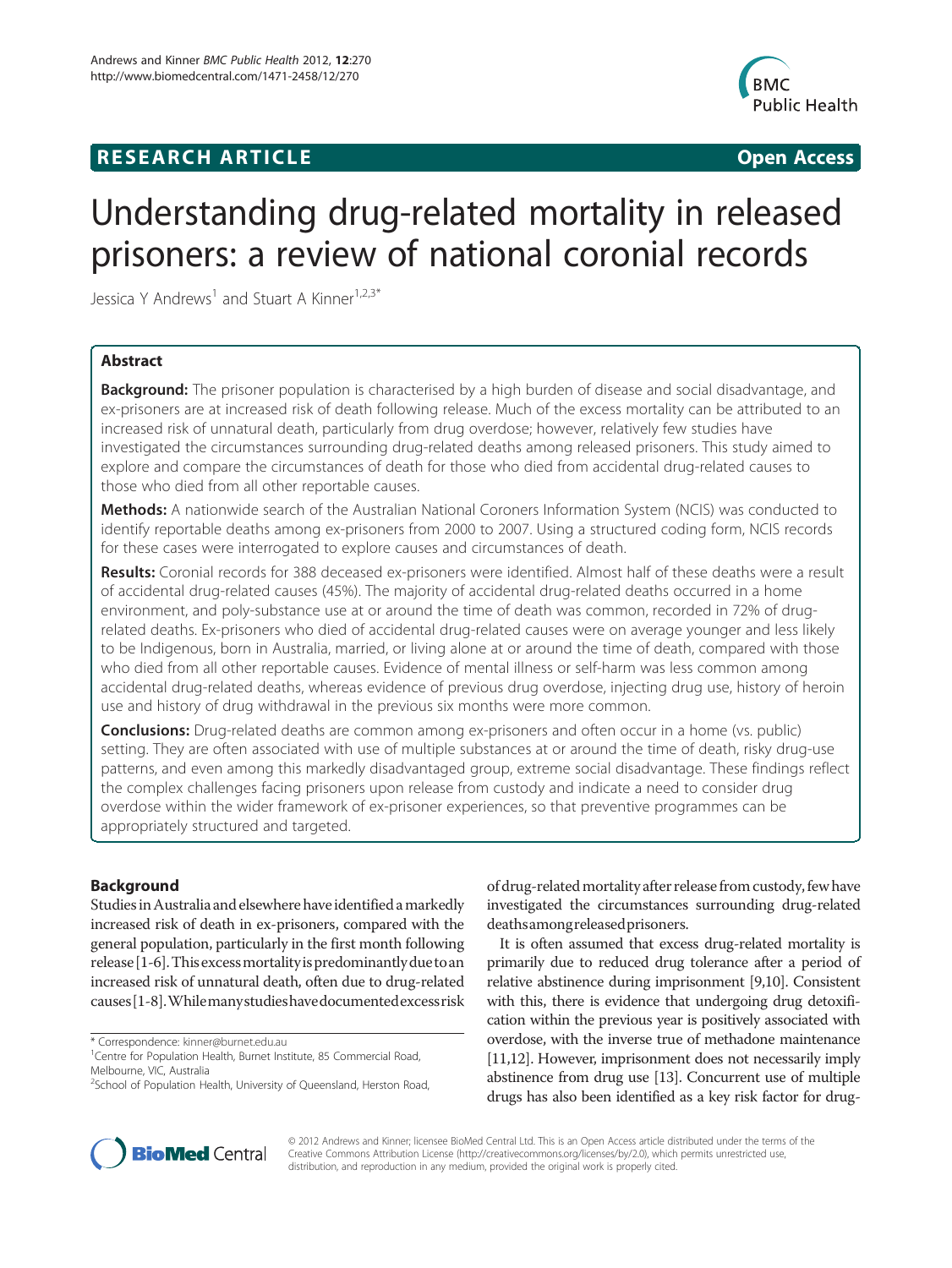related deaths more generally [\[6,14](#page-5-0)-[16](#page-5-0)], although few studies have been able to assess the role of poly-drug use in deaths among ex-prisoners. For released prisoners, the risk of death may be further compounded by chronic disease, mental illness and socio-economic disadvantage – characteristics that are common in this population [\[17](#page-5-0)[-19](#page-6-0)].

In the Australian context, studies examining factors associated with risk of death among ex-prisoners have typically utilised data linkage methods, matching correctional records with a jurisdictional or national death register [[20\]](#page-6-0). However, this approach is limited by the availability of only basic demographic and criminogenic information, rendering it unsuitable for exploring broader risk factors for mortality. In the Australian context, an alternative source of data is the National Coroners Information System (NCIS) which is a centrally administered electronic database of coronial information for all Australian jurisdictions and contains information on deaths occurring from July 2000 onwards [[21](#page-6-0)]. In Australia, a death is generally reported to the coroner where the person died unexpectedly and the cause of death is unknown; the person died in a violent and unnatural manner; the person was "held in care" or custody at the time of death; the person died during or as a result of an anaesthetic; a medical practitioner has been unable to issue a death certificate stating the cause of death; or the decedents' identity is unknown [[21\]](#page-6-0).

A complete NCIS case file includes demographic information, a police narrative of circumstances surrounding death, autopsy and toxicology reports and the coronial finding. The NCIS therefore represents a rich source of data that may allow for a more detailed examination of the circumstances of death post-release. Previous studies exploring drug-related deaths in the community have been able to identify ex-prisoners through coronial records [[22,23\]](#page-6-0), although none has focussed specifically on deaths among ex-prisoners. This study used the NCIS to explore the causes and circumstances of drug-related mortality among ex-prisoners nationally. Specifically we aimed to:

- 1. Determine the underlying cause of death for exprisoners identified through a search of the NCIS;
- 2. Compare the demographic, socioeconomic, health, treatment and drug-use characteristics, and the circumstances of death, for ex-prisoners who died from accidental drug-related causes, to those who died from all other reportable causes; and
- 3. Examine the toxicological findings for those who experienced an accidental drug-related death.

## Methods

National Coroners Information System case identification To identify deaths among ex-prisoners, the NCIS was interrogated using the 'keyword search' with the

following terms: 'custodial', 'custody', 'correctional', 'corrections', 'gaol', 'incarcerated', 'incarceration', 'inmate', 'jail', 'probation', 'parole', 'prison', 'prisoner', 'remand' and 'sentence'. The search was restricted to deaths from 2000-2007, due to the inaccessibility of ICD-10 cause of death codes post-2007. The search is current as of June 2009.

Excluding 'open' cases which are those for which the coronial process is ongoing [[24\]](#page-6-0), deaths identified through the keyword search were verified for inclusion based on ex-prisoner status. An ex-prisoner was defined as any person in the community who, based on review of NCIS records, was determined to have been held in an adult prison (sentenced or on remand), or to have served home, weekend or periodic detention during their lifetime. Those who had been held in police cells, and cases that referred to a criminal history or previous criminal charges, but did not clearly indicate a previous incarceration episode, were excluded.

## Data collection

NCIS records were coded using a standardised data collection instrument covering demographic characteristics, social circumstances, physical and mental health, substance use, use of treatment services, toxicology and cause of death. Demographic information was extracted from each case file. The circumstances surrounding death were obtained from mostly free-text information contained in accompanying police and toxicology reports, autopsy documents and coronial findings, including where available living circumstances, relationship status, legal employment, general and mental health status, evidence of drug use and route of drug administration, evidence of drug withdrawal, evidence of suicidal intent or self-harm, health treatment status and location of the fatal incident. Although data were abstracted and coded using a standardised template, variation in the contents of coronial records meant that not all variables were coded for all cases.

Underlying cause of death was coded using ICD-10 codes. For the purposes of this study, ICD-10 codes were grouped into accidental drug-related and all other causes based on a scheme proposed by Randall et al [\[25](#page-6-0)]. Accidental drug-related death included alcohol-related deaths and all cases where the underlying cause of death was inferred to be directly related to drug use. These included deaths related to mental and behavioural disorders (F10-F16, F19, F55), and accidental causes (X40- X45).

NCIS case information was extracted by two research assistants from 2009–2010. To ensure coding consistency, 1 in 10 records was double-coded throughout the data collection process. Any discrepancies identified in coding were re-coded according to a final consensus. Case ascertainment was not double coded.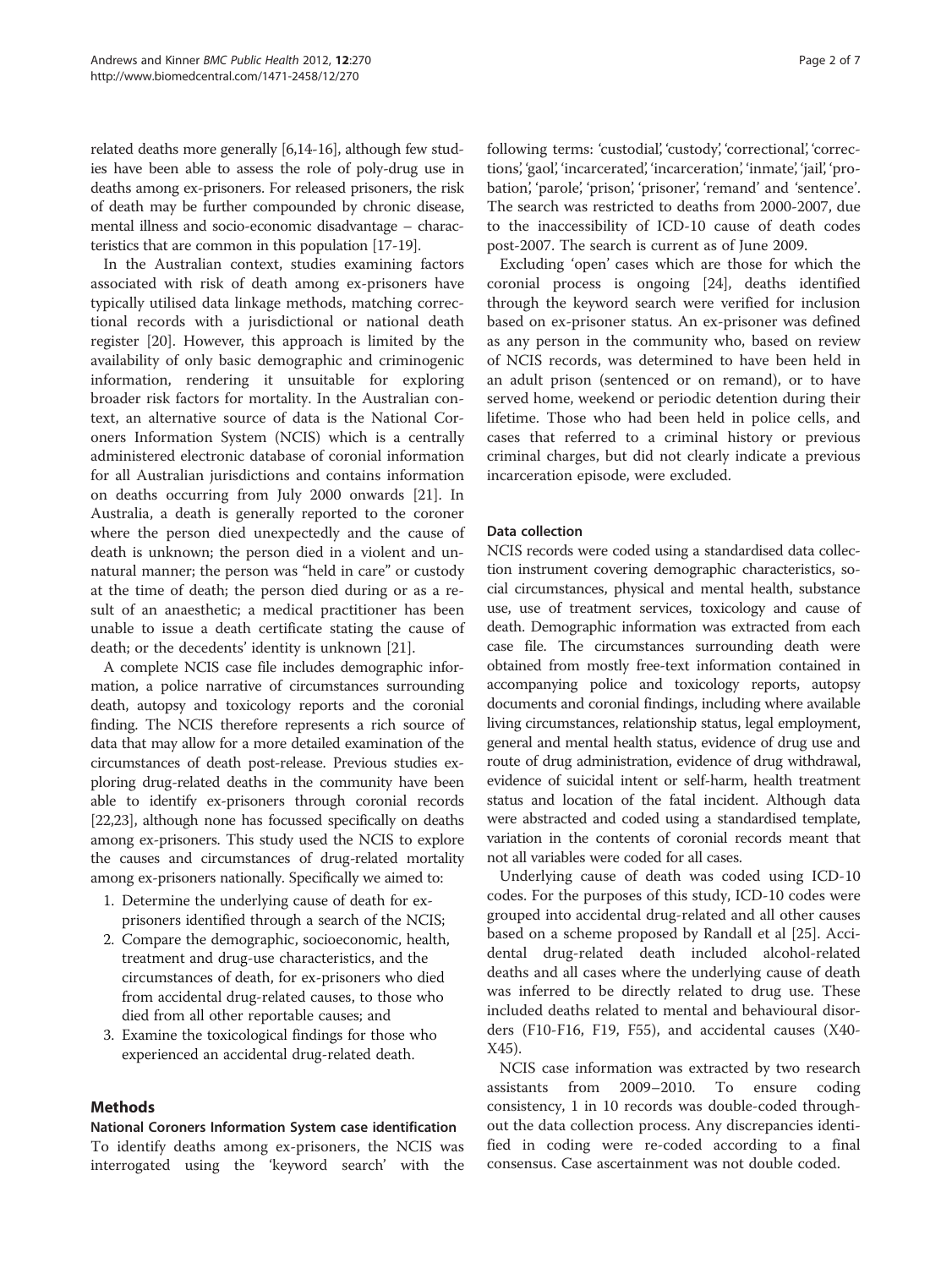## Ethics approval

Ethics approval for the research was obtained from the Victorian Department of Justice Research Ethics Committee, the University of Queensland's Behavioural and Social Sciences Ethical Review Committee, and the State Coroner Western Australia Coronial Ethics Committee.

## Analysis

First, identified ex-prisoner deaths were characterised in terms of circumstances of death, demographic, socioeconomic, health, treatment, drug-use and toxicological characteristics, using descriptive statistics. Second, characteristics of those who died of accidental drug-related and all other causes were compared using t-tests (for continuous data) and chi-square tests (for categorical data). Where the expected cell count was less than five, Fisher's exact test was used. Statistical comparisons were performed to the 5% level of significance. All analyses were conducted using SPSS for Windows, Version 17.0 [[26\]](#page-6-0).

## Results

## Underlying cause of death

The NCIS search yielded 388 ex-prisoner deaths with an ICD-10 cause of death code available. Of these, 45% (n = 175) were classified as accidental drug-related deaths:  $36\%$  (n = 141) were attributed to 'accidental drug overdose' and 9% (n = 34) to 'mental and behavioural disorders due to psychoactive substance use'. The 213 deaths (55%) that were not classified as accidental drugrelated were attributed mainly to suicide (30%); injury due to external causes (12%); chronic/infectious disease (9%); poisoning whereby intent was undetermined (2%); and unknown causes (2%).

## Demographic characteristics

Of all detected deaths, the majority was among non-Indigenous males, with a significant proportion homeless and only a small minority employed at the time of death. Compared with those dying from other causes, those dying from accidental drug-related causes were significantly younger, and were less likely to be Indigenous, married, born in Australia, or living alone at or around the time of death (Table 1).

## Health and treatment characteristics

Overall, the vast majority of cases exhibited poor health profiles and relatively low utilisation of health services at or around the time of death. Compared with other deaths, records of those dying of accidental drug-related causes were significantly less likely to contain reference to a mental health condition or risk of self-harm, but significantly more likely to contain reference to injecting drug use, a history of drug overdose and heroin use, and a record of drug withdrawal in the six months prior to death (Table [2](#page-3-0)). Among those experiencing an accidental drug-related death, reference to a general health condition  $(p < 0.001)$  and to utilisation of alcohol and other drug services  $(p = 0.004)$  were more common in those older than 30 years, whereas injecting drug use was more common among those aged 30 years or less  $(p = 0.006)$ .

## Toxicology reports and circumstances of death

Among accidental drug-related deaths, opioids, particularly heroin and/or morphine, were identified in the majority of cases (82%). Benzodiazepines were identified in approximately half of all accidental drug-related cases, while alcohol, cannabis and methamphetamine were each identified in approximately 20% of these deaths. Tricyclic antidepressants and antipsychotics were identified less frequently (17% and 11% respectively), as was cocaine (7%), which was more likely to be identified in females  $(p = 0.007)$ . Alcohol was more likely to be identified in those older than 30 years  $(p = 0.006)$ .

Eighteen percent of all accidental drug-related deaths involved a single drug while 72% involved a combination of alcohol and/or other drugs. In those cases where only one drug was mentioned, heroin/morphine was the most

Table 1 Demographic and socioeconomic characteristics according to cause of death

| Characteristic (at or<br>around time of death) | Accidental drug-related<br>$(n = 175)$ (%) | All other causes<br>$(n = 213)$ (%) | p-value |
|------------------------------------------------|--------------------------------------------|-------------------------------------|---------|
| Median age in years                            | 30.0                                       | 36.0                                | < 0.001 |
| Male                                           | 164 (93.7)                                 | 203 (95.3)                          | 0.491   |
| Non-Indigenous                                 | 156 (89.1)                                 | 152 (71.4)                          | < 0.001 |
| Born in Australia                              | 90(51.4)                                   | 153 (71.8)                          | < 0.001 |
| Homeless                                       | 47 (26.9)                                  | 42 (19.7)                           | 0.077   |
| Married/de-facto                               | 22(12.6)                                   | 48 (22.5)                           | 0.019   |
| Living alone                                   | 28 (16.0)                                  | 60(28.2)                            | 0.006   |
| Employed                                       | 29 (16.6)                                  | 36 (16.9)                           | 0.903   |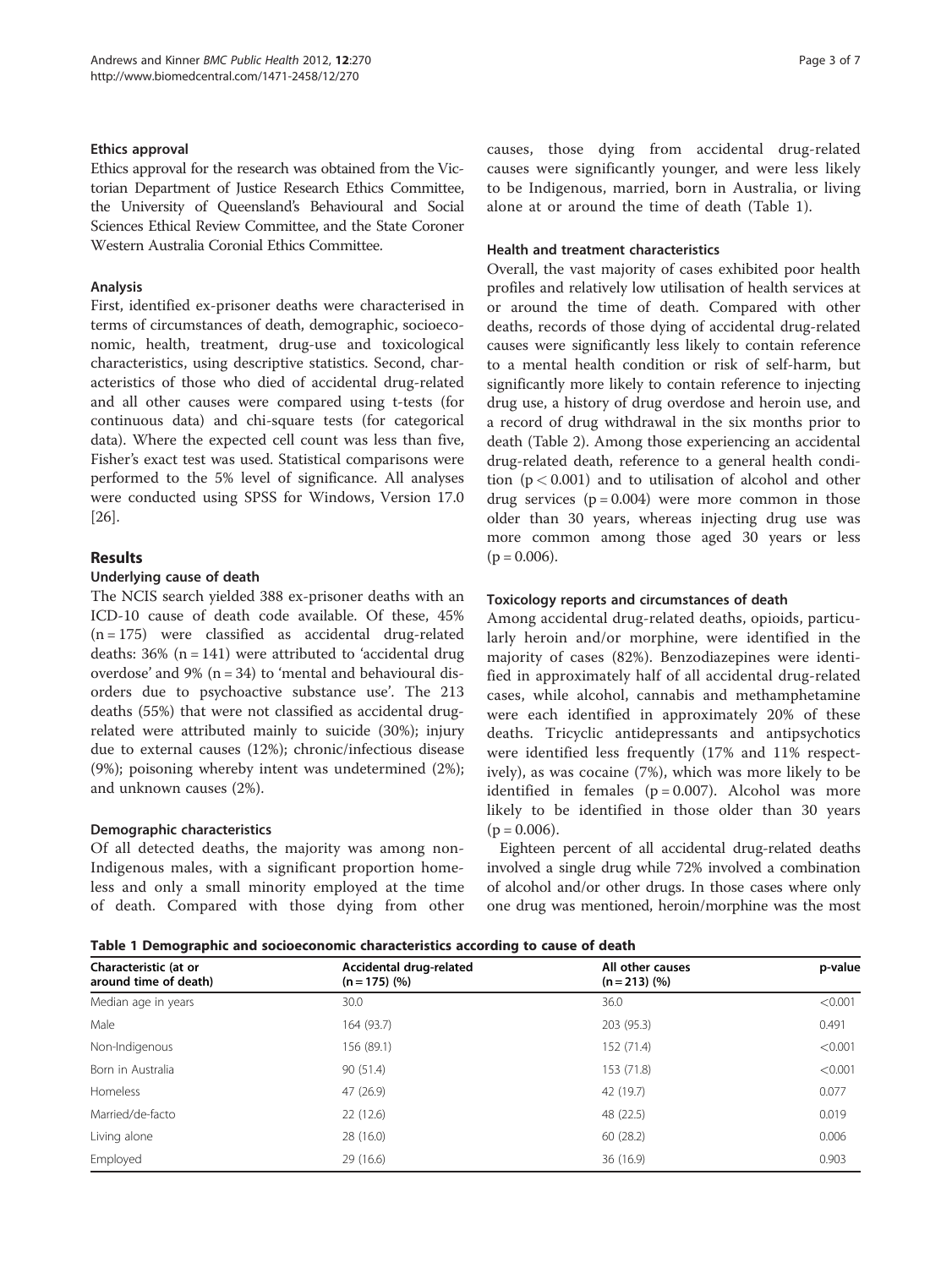|                                                         | Accidental drug-related<br>$(n = 175)$ (%) | All other causes<br>$(n = 213)$ (%) | p-value |
|---------------------------------------------------------|--------------------------------------------|-------------------------------------|---------|
| General health condition                                | 45 (25.7)                                  | 53 (24.9)                           | 0.795   |
| Mental health condition                                 | 51(29.1)                                   | 111(52.1)                           | < 0.001 |
| Recorded risk of self-harm                              | 9(5.1)                                     | 58 (27.2)                           | < 0.001 |
| Health service use (around time of death)               | 30(17.1)                                   | 42 (19.7)                           | 0.502   |
| General health                                          | 16(9.1)                                    | 25(11.7)                            | 0.601   |
| Mental health                                           | 17(9.7)                                    | 19 (8.8)                            | 0.339   |
| Alcohol and other drug                                  | 28 (16.0)                                  | 22(10.2)                            | 0.101   |
| Welfare                                                 | 21(12.0)                                   | 21(9.8)                             | 0.539   |
| Drug overdose (ever)                                    | 17(9.7)                                    | 10(4.7)                             | 0.031   |
| Injecting drug use (around time of death)               | 134 (76.6)                                 | 31(14.4)                            | < 0.001 |
| History of heroin use                                   | 84 (48.0)                                  | 38 (17.7)                           | < 0.001 |
| Opiate substitution treatment<br>(around time of death) | 11(6.3)                                    | 10(4.7)                             | 0.491   |
| Record of drug withdrawal/detox in<br>previous 6 months | 27 (15.4)                                  | 8(3.7)                              | < 0.001 |

## <span id="page-3-0"></span>Table 2 Health, treatment and drug-use characteristics according to cause of death

common with 23 cases recorded (74%), followed by benzodiazepines with 4 cases recorded (13%). In those cases where multiple drugs were implicated, nearly all involved opioids (96%), typically in combination with benzodiazepines (63%). Treating all opioids as one drug 'type', in 52 cases two drug types were mentioned, and in 74 cases three or more drug types were mentioned. Alcohol was involved in 38 of the 126 cases where a mixture of drugs

was involved (30%) (Table 3). There was no significant association between number of drug types involved in death and either gender or age (both  $p > 0.05$ ).

Information on the location of death was available for 172 accidental drug-related deaths (98%). The most common place for accidental drug-related deaths to occur was in a residential property (67%), followed by a public place (16%), hotel (9%), hospital/care facility (5%) and

Table 3 Drugs types involved in deaths involving multiple drugs

| Drug combinations identified                        | Proportion of deaths $(n = 126)^*$ (%) |  |  |
|-----------------------------------------------------|----------------------------------------|--|--|
| 2 drug types                                        |                                        |  |  |
| $Opioid(s) + one other drug type$                   | 51 (40.0)                              |  |  |
| Opioid(s) + benzodiazepines                         | 19 (15.1)                              |  |  |
| $Opioid(s) + alcohol$                               | 11(8.7)                                |  |  |
| Opioid (s) + methamphetamine                        | 6(3.4)                                 |  |  |
| $Opioid(s) + cocaine$                               | 5(4.0)                                 |  |  |
| $Oploid(s) + cannabis$                              | 4(3.2)                                 |  |  |
| $Opioid(s) + antidepressants$                       | 3(2.4)                                 |  |  |
| $Opiod(s) + antipsychotics$                         | 3(2.4)                                 |  |  |
| Two other drug types (excluding opioid(s))          | 1(0.8)                                 |  |  |
| 3 or more drug types                                |                                        |  |  |
| $Opiod(s) + two$ or more other drug types           | 70 (56.6)                              |  |  |
| $Opioid(s) + benzodiazepine + other drug type(s)$   | 60 (47.6)                              |  |  |
| Three or more drug types (excluding opiod(s))       | 4(3.2)                                 |  |  |
| All multiple drug cases                             |                                        |  |  |
| $Opiod(s) + any other drug type(s)$                 | 121 (96.0)                             |  |  |
| Any two or more drug types (excluding opioid(s))    | 5(4.0)                                 |  |  |
| *data missing for 17 accidental drug-related deaths |                                        |  |  |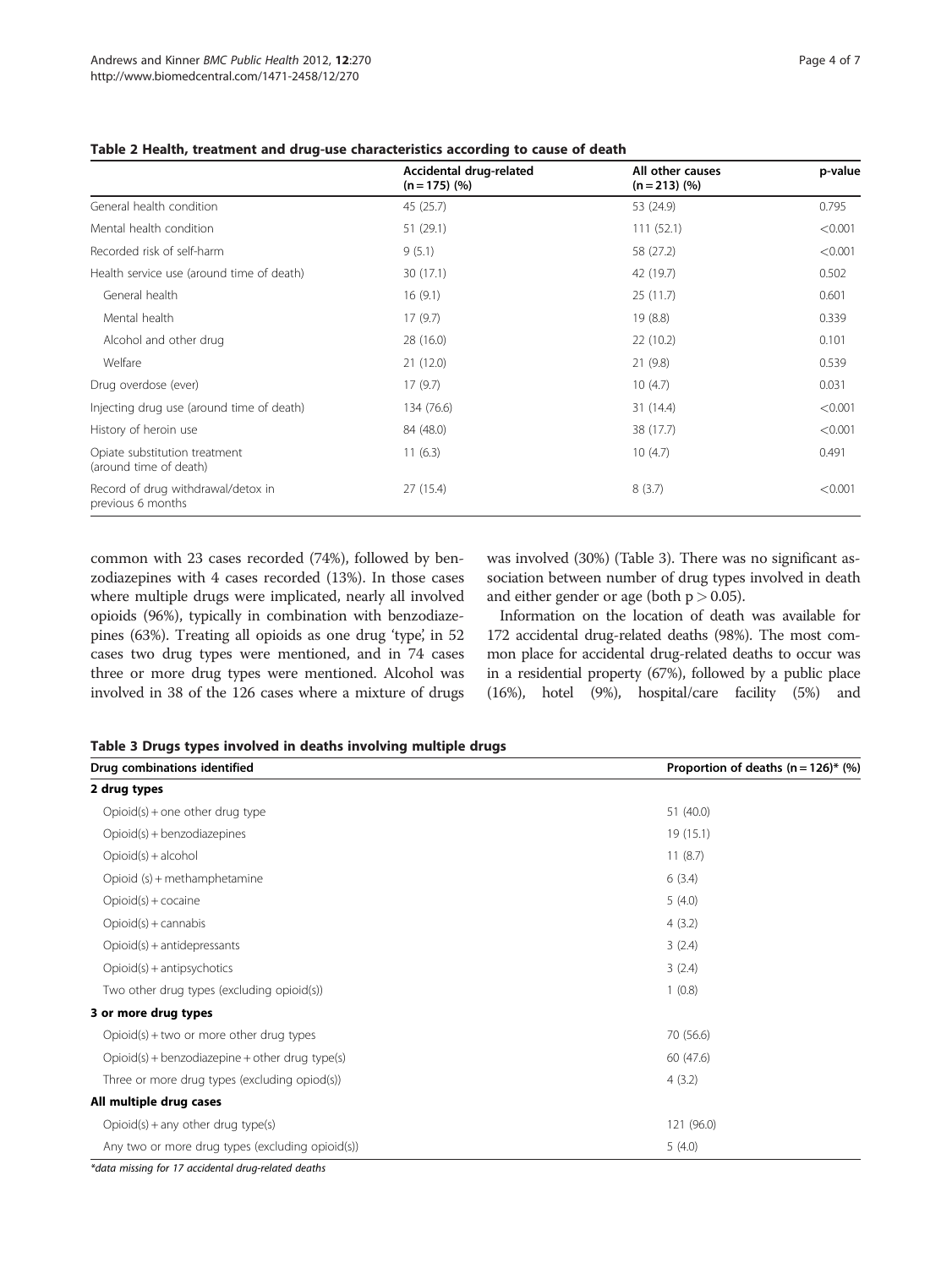| <b>Location of Death</b>                                              | Accidental drug related<br>death $n = 172$ (%) | All other causes<br>$(n = 210)$ (%) | p-value |
|-----------------------------------------------------------------------|------------------------------------------------|-------------------------------------|---------|
| Residential property                                                  | 116 (67.4)                                     | 108(51.4)                           | 0.015   |
| Public place (includes car parks,<br>railway stations and on streets) | 27(15.7)                                       | 77 (36.7)                           | 0.043   |
| Boarding house, hotel, backpackers hostel                             | 16(9.3)                                        | 7(3.3)                              | 0.615   |
| Hospital/residential care facility                                    | 9(5.2)                                         | 11(5.2)                             | 1.00    |
| Caravan/mobile home/campground                                        | 4(2.3)                                         | 5(2.4)                              | 0.992   |
| Military institution/detention centres                                | $\mathbf{0}$                                   | 2(1.0)                              |         |

#### Table 4 Location of death according to cause of death

campground (2%). When compared with all other cases, accidental drug-related deaths occurred more commonly in a residential property and less often in a public place (Table 4).

## **Discussion**

Almost half of all ex-prisoner deaths identified through the NCIS were classified as accidental drug-related deaths. Ex-prisoners who died of accidental drug-related causes were on average younger and less likely to be Indigenous, born in Australia, married, or living alone at or around the time of death, compared with those who died from all other reportable causes. Evidence of mental illness or selfharm was less common among accidental drug-related deaths, whereas evidence of previous drug overdose, injecting drug use, history of heroin use and history of drug withdrawal in the previous six months were more common. Consistent with previous research, accidental drug-related deaths in this study were less likely to be associated with psychiatric morbidity or self harm behaviour [\[16](#page-5-0)] and more likely to be associated with being single, poly-drug use, history of heroin dependence, overdose and injecting drug use [\[16,](#page-5-0)[23](#page-6-0)].

These findings highlight the need to consider drug overdose within the wider context of ex-prisoner experiences so that preventive programmes can be appropriately structured and targeted. For example, in this study the majority of accidental drug-related deaths occurred in a home environment. A previous study in New South Wales also found that the majority of drug-related deaths occurred in a home environment; however, an ambulance was called while the subject was alive in only 10% of cases, and a substantial minority of drug users died alone [\[22\]](#page-6-0). One way to reduce drug-related mortality in ex-prisoners may therefore be to train and support peers and family members to recognise, intervene and seek medical assistance in response to an overdose [[16](#page-5-0)[,27](#page-6-0)], possibly in addition to the delivery of take-home naloxone [[28-30\]](#page-6-0). Another effective strategy may be to facilitate access to a safer injecting facility (SIF) for those who return to injecting drug use [\[31](#page-6-0)]. This may

be achieved by extending the hours of operation for currently operating SIFs, or by funding the operation of more centres. Currently, there is only one SIF operating in Australia, in Kings Cross, Sydney; evaluations have suggested that this SIF has resulted in a reduction in overdose deaths and provided a gateway to drug treatment and counselling [[32](#page-6-0)].

While the majority of accidental drug-related deaths occurred in a home environment, a significant proportion occurred in a public location such as a car park, railway station or the street (16%). A further 9% occurred in temporary accommodation such as boarding houses or hostels. These findings are consistent with a body of research suggesting a link between accidental overdose and use of drugs in unusual settings [\[33,34](#page-6-0)]. They may also be understood in terms of the difficulties that many ex-prisoners experience in securing accommodation upon release from custody [\[35\]](#page-6-0). These observations provide insight into potential target areas for transitional programmes for prisoners, such as assistance in securing stable and affordable accommodation postrelease [[15](#page-5-0)].

In the current study, toxicological findings revealed that the majority of accidental drug-related deaths involved a combination of drugs including opioids, benzodiazepines and alcohol. This is consistent with previous research indicating that a significant proportion of drug-related deaths in ex-prisoners involve concurrent use of multiple psychoactive substances, particularly multiple central nervous system (CNS) depressants [[6](#page-5-0)[,27,36](#page-6-0)]. It is now well recognised that concomitant use of opioids with other CNS depressants, such as benzodiazepines and alcohol, increases the risk of overdose [[10](#page-5-0)]. Indeed, Gossop et al found that for every supplementary drug administered in conjunction with an opioid, the risk of death from opioids nearly doubles [[37](#page-6-0)]. While there has been much focus on reduced tolerance as a driver of drug overdose in ex-prisoners [[38,39](#page-6-0)], these findings indicate that poly-drug use is also important and should be incorporated into multi-faceted interventions. Ex-prisoners may under-estimate the risks posed by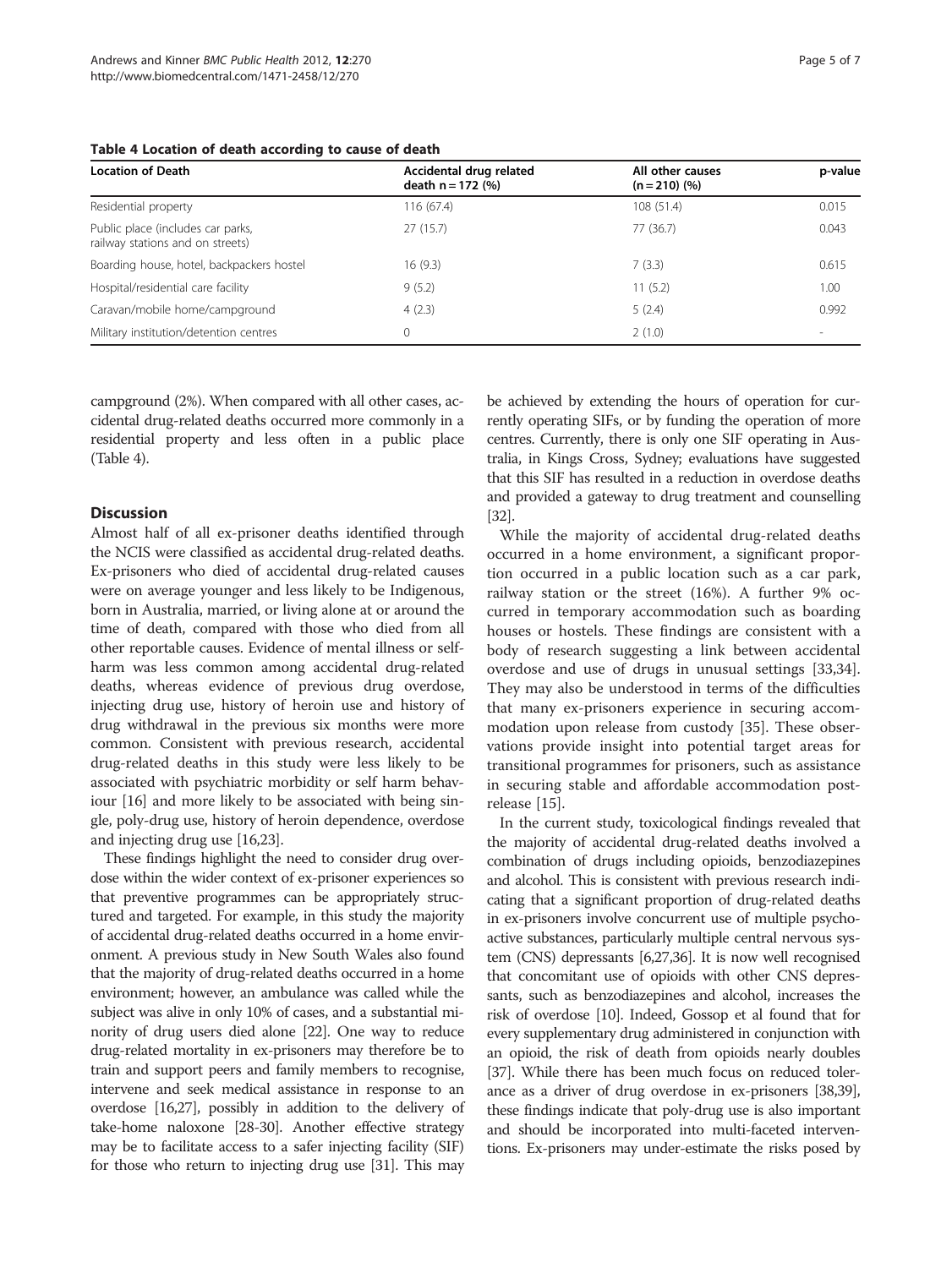<span id="page-5-0"></span>decreased tolerance in combination with concomitant use of multiple psychoactive substances. To the extent that this is the case, it may be possible to reduce drug-related deaths in ex-prisoners through educational programs delivered both prior to and after release from custody.

This study had three main limitations. First, data were extracted from largely free-text documents within coronial records and consequently, the information abstracted varied between records, reducing the number of valid observations for particular analyses. Second, it was rarely possible to determine from coronial records when the deceased was released from custody, and thus the amount of time lapsed between release and death. However, recent evidence suggests that ex-prisoner deaths identified through a search of the NCIS are disproportionately drugrelated, and occur in the weeks immediately following release [\[40\]](#page-6-0). Further, the aim of this paper was to explore the circumstances surrounding drug-related deaths in ex-prisoners, rather than to add to the already substantial body of evidence [1,2,6[,27](#page-6-0)] regarding the time between release and death. As we cannot confirm the amount of time lapsed between release from custody and death, the term 'ex-prisoner' in the context of this paper, while literally correct, does not necessarily imply recent release, although it does imply prior imprisonment. Third, our search method would have identified only a small proportion of all ex-prisoner deaths [[40](#page-6-0)], and our conservative decision rule for deeming a death to be of an ex-prisoner may have excluded additional cases from our analysis. Although the sample for this study was therefore a convenience sample, and represented only a small subset of ex-prisoner deaths in Australia, this is the first study to examine drug-related deaths among exprisoners nationally, using coronial records.

## **Conclusions**

Drug-related deaths are common among ex-prisoners and are often associated with poor health and socio-economic adversity. The majority of accidental drug-related deaths involve multiple substances, highlighting the significance of poly-drug use in deaths after release from custody. These findings reflect the complex challenges facing prisoners upon release from custody and indicate a need to consider drug overdose within the wider framework of exprisoner experiences. There remains an urgent need for further research to identify modifiable risk factors for drug-related death, and to evaluate transitional programmes to support reintegration and reduce preventable mortality in this vulnerable group.

#### Abbreviations

CNS, Central nervous system; NCIS, National coroners information system; SIF, Safer injecting facility.

#### Competing interests

The author(s) declare that they have no competing interests.

#### Authors' contributions

JA participated in data collection, performed the statistical analysis and drafted the manuscript. SK conceived the study, and participated in its design and coordination and helped to draft the manuscript. All authors read and approved the final manuscript.

#### Acknowledgements

The authors wish to thank Ms Jessica Wade and Mr Daniel O'Keefe for their assistance with data abstraction, and Mr Glen Russell for database development. This research was supported by Australian National Health and Medical Research Council (NHMRC) grant #456109. Stuart Kinner is supported by NHMRC Career Development Fellowship #1004765.

#### Author details

<sup>1</sup> Centre for Population Health, Burnet Institute, 85 Commercial Road, Melbourne, VIC, Australia. <sup>2</sup>School of Population Health, University of Queensland, Herston Road, Herston, QLD, Australia. <sup>3</sup>School of Public Health and Preventive Medicine, Monash University, 85 Commercial Road, Melbourne, VIC, Australia.

#### Received: 21 July 2011 Accepted: 4 April 2012 Published: 4 April 2012

#### References

- 1. StewartL, Henderson C, Hobbs M, Ridout SC, Knuiman MW: Risk of death in prisoners after release from jail. Aust NZJ Public Health 2004, 28(1):32-6.
- 2. Kariminia A, Butler TG, Corben SP, Levy MH, Grant L, Kaldor JM, Law MG: Extreme cause specific mortality in a cohort of adult prisoners – 1998 to 2002: a data-linkage study. Int J Epidemiol 2007, 36(2):310–8.
- 3. Farrell M, Marsden J: Acute risk of drug-related death among newly released prisoners in England and Wales. Addiction 2007, 103(2):251–5.
- 4. Graham A: Post-prison Mortality: Unnatural Death Among People Released from Victorian Prisons Between January 1990 and December 1999. Aust New Zeal J Criminol 2003, 36(1):94–108.
- 5. Coffey C, Wolfe R, Lovett AW, Moran P, Cini E, Patton GC: Predicting death in young offenders: a retrospective cohort study. Med J Aust 2004, 181(9):473–7.
- 6. Binswanger IA, Stern MF, Deyo RA, Heagerty PJ, Cheadle A, Elmore JG, Koepsell TD: Release from Prison — A High Risk of Death for Former Inmates. N Engl J Med 2007, 356(2):157–65.
- 7. Merrall EL, Kariminia A, Binswanger IA, Hobbs MS, Farrell M, Marsden J, Hutchinson SJ, Bird SM: Meta-analysis of drug-related deaths soon after release from prison. Addiction 2010, 105(9):1545–1554.
- 8. Rosen DL, Schoenbach VJ, Wohl DA: All-Cause and Cause-Specific Mortality Among Men Released From State Prison, 1980–2005. Am J Public Health 2008, 98(12):2278–84.
- 9. WHO: Prevention of acute drug-related mortality in prison populations during the immediate post-release period. Europe: World Health Organisation; 2010.
- 10. Warner-Smith M, Darke S, Lynskey M, Hall W: Heroin overdose: causes and consequences. Addiction 2001, 96(8):1113–25.
- 11. Seal KH, Kral AH, Gee L, Moore LD, Bluthenthal RN, Lorvick J, Edlin BR: Predictors and prevention of nonfatal overdose among street-recruited injection heroin users in the San Francisco Bay Area, 1998–1999. Am J Public Health 2001, 91(11):1842–6.
- 12. Dolan KA, Shearer J, White B, Zhou J, Kaldor J, Wodak AD: Four-year follow-up of imprisoned male heroin users and methadone treatment: mortality, re-incarceration and hepatitis C infection. Addiction 2005, 100(6):820–828.
- 13. Shewan D, Hammersley R, Oliver J, Macpherson S: Fatal drug overdose after liberation from prison: a retrospective study of female ex-prisoners from Strathclyde region (Scotland). Addiction Res 2000, 8(3):267–78.
- 14. DaviesS,CookS:Dyingoutside:Women,imprisonmentandpost-releasemortality. WomeninCorrections:StaffandClientsConference.Adelaide;2000.
- 15. Farrell G, Thorne J: Where have all the flowers gone?: evaluation of the Taliban crackdown against opium poppy cultivation in Afghanistan. Int J Drug Policy 2005, 16(2):81–91.
- 16. Singleton N, Pendry E, Taylor C, Farrell M, Marsden J: Drug-related mortality among newly released offenders. Findings. London: UK Home Office; 2003. Report No.: 187.
- 17. AIHW. The health of Australia's prisoners 2009. Australian Institute of Health and Welfare; 2010. Report No.: 123.